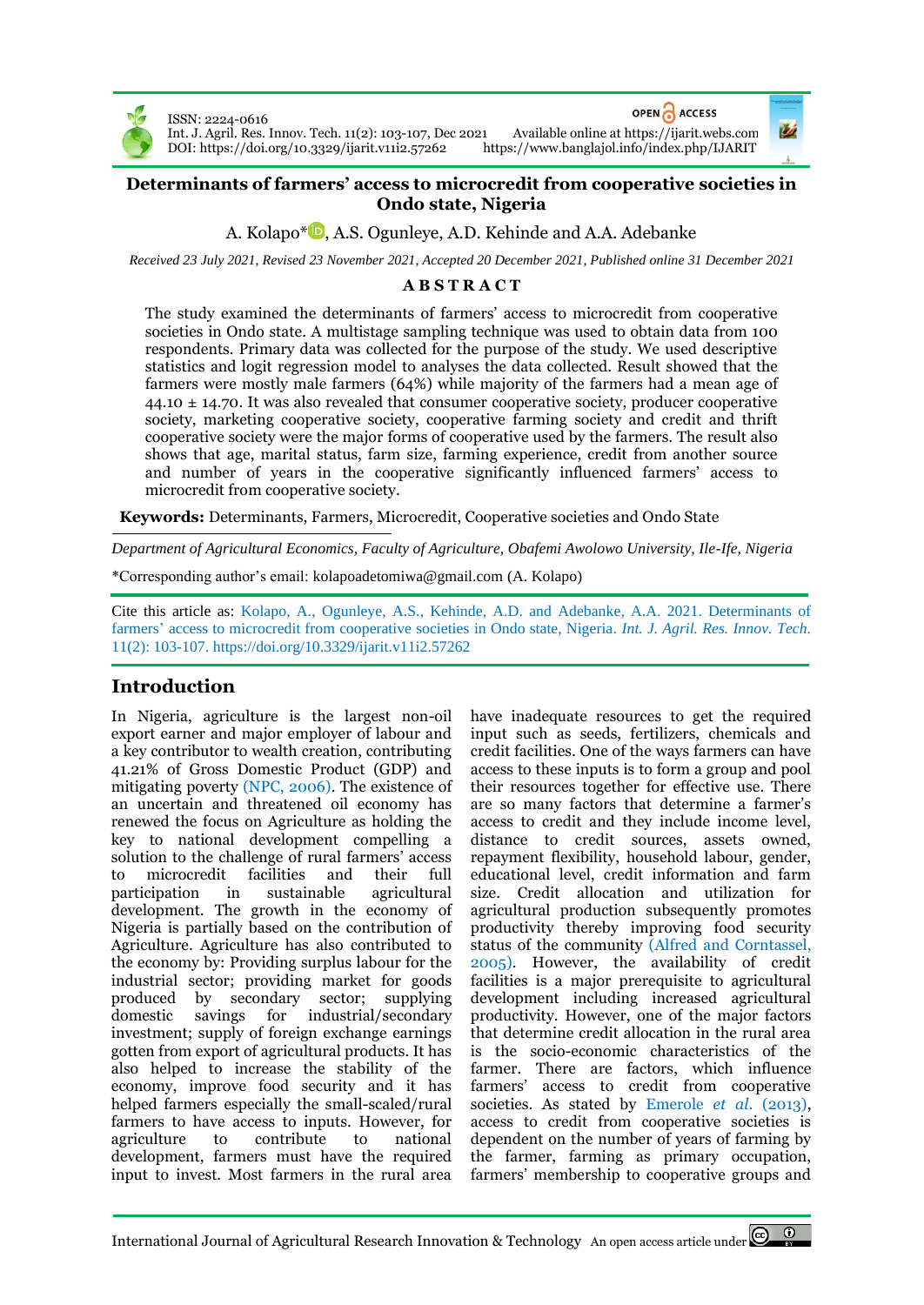farmers' savings in the cooperative society. In addition, denial of loans from formal sources also influenced the farmers' access to loans from the cooperative society. It is evident that different works have been carried out on utilization of credit, credit accessibility and socio-economic effects on credit access. However, there is still need to carry out effective study to find out the factors that influence farmers' access to microcredit in Ondo state.

### **Materials and Methods**

#### *Study area*

The research study was carried out in Ondo State, Nigeria. Ondo state was created in 1976 out of the former Western State. Ondo state is bounded on the east and west by Delta/Edo and Ogun/Osun states respectively. Ondo state occupies about 15,000 km<sup>2</sup> in land mass with an approximate population of about 3,441,924. Ondo State comprised of 18 Local Government Areas. The people of the state are mostly Yoruba, although other Nigerians and foreign nationals equally live in the state. Agriculture is the mainstay of the economy of the people of Ondo state. The main agricultural products are cotton and tobacco, cocoa, rubber, timber, palm oil and kernels are cultivated for export throughout the state.

### *Sampling procedure and sampling size*

We used a multistage sampling procedure in the selection of the respondents. Farmers were selected using multi-stage random sampling technique since majority of the populace are involved in farming activities. At the first stage, we selected five  $(5)$  LGAs from the eighteen  $(18)$ LGAs. The, the second stage comprised of a random selection of three (3) villages from each of the LGAs. At the third stage, we selected randomly five farmers from each village. Therefore, one hundred (100) farmers were selected. We used a well-structured questionnaire to survey information from the respondents. The questionnaire captured important information on socio-economic characteristics of the respondents including age, household size, gender, education, farm size and farming experience. It also conveyed information on the forms of cooperative societies, the determinants of farmers' access to microcredit and constraints to access to microcredit by farmers among cooperative societies.

#### *Econometric technique*

#### *Descriptive statistics*

We used descriptive statistics to describe the socio-economic characteristics of the farmers surveyed. It was also used to profile the forms of

cooperative society and identify constraints farmers face in accessing microcredit form cooperative societies.

#### *Logit regression*

We used binary logit regression to analyze the determining factors that influence farmers' access to microcredit. The explicit form of the binary logit model according to Mohamed (2003) is presented below:

$$
logit P(Y) = \beta_o + \sum \beta_i X_i + \mu
$$
 ....... (1)

Where,

Y=credit access, X<sub>i</sub>=determinants of credit access,  $β<sub>0</sub>β<sub>1</sub>=$ coefficients,  $μ=error$  term

Y= β0+ β1X1 +β2X2 +β3X3 + β4X4 + β5X5 +  $β6X6 + β7X7 + β8X8 + β9X9 + β10X10 + e$ 

Where  $Y = ("1"$  if respondent has access to credit and "0" if respondent has no access to credit).

- $X_1$  = Age (in years)
- $X_2$  = Marital Status (married=1; otherwise=0)
- $X_3$  = financial status
- $X_4$  = Years of Education
- $X<sub>5</sub>$  = farming experience (in years)
- $X_6$  = farm size (in hectares)

 $X_7$  = credit from another source (yes =1; no =0)

 $X8$  = number years in the cooperative society (in years)

X9 = savings in the cooperative society (in naira)

 $X10 =$  interest rate  $(\%) e =$  error term

## **Empirical Results and Discussion**

### *Socio-economic characteristics*

The socio-economic distributions of the farmers in Table 1 indicate that majority (64.0%) of the respondents were male. This implies that majority of the farmers were male. This is in conformity with Ololade and Olagunju (2013). This might be because of the intensive labour requirement nature in agricultural farming operations. We found the average age of the farmers to be 44 years. This implied that they were in their productive and active age. From Table 1, majority (68.0%) of the farmers were married with household size of between 6 to 10 members. The results further showed that farmers have farm sizes of between 1 to 5 ha. This implied that the farmers were smallholder farmers. We also found that majority (81.0%) of farmers had some forms of education. This indicates that the farmers are literate and thus can read and write. The result revealed that the majority (39.0%) of the farmers had farming experience of between 5-10 years and thus implying that the farmers had a reasonable year of experience in farming.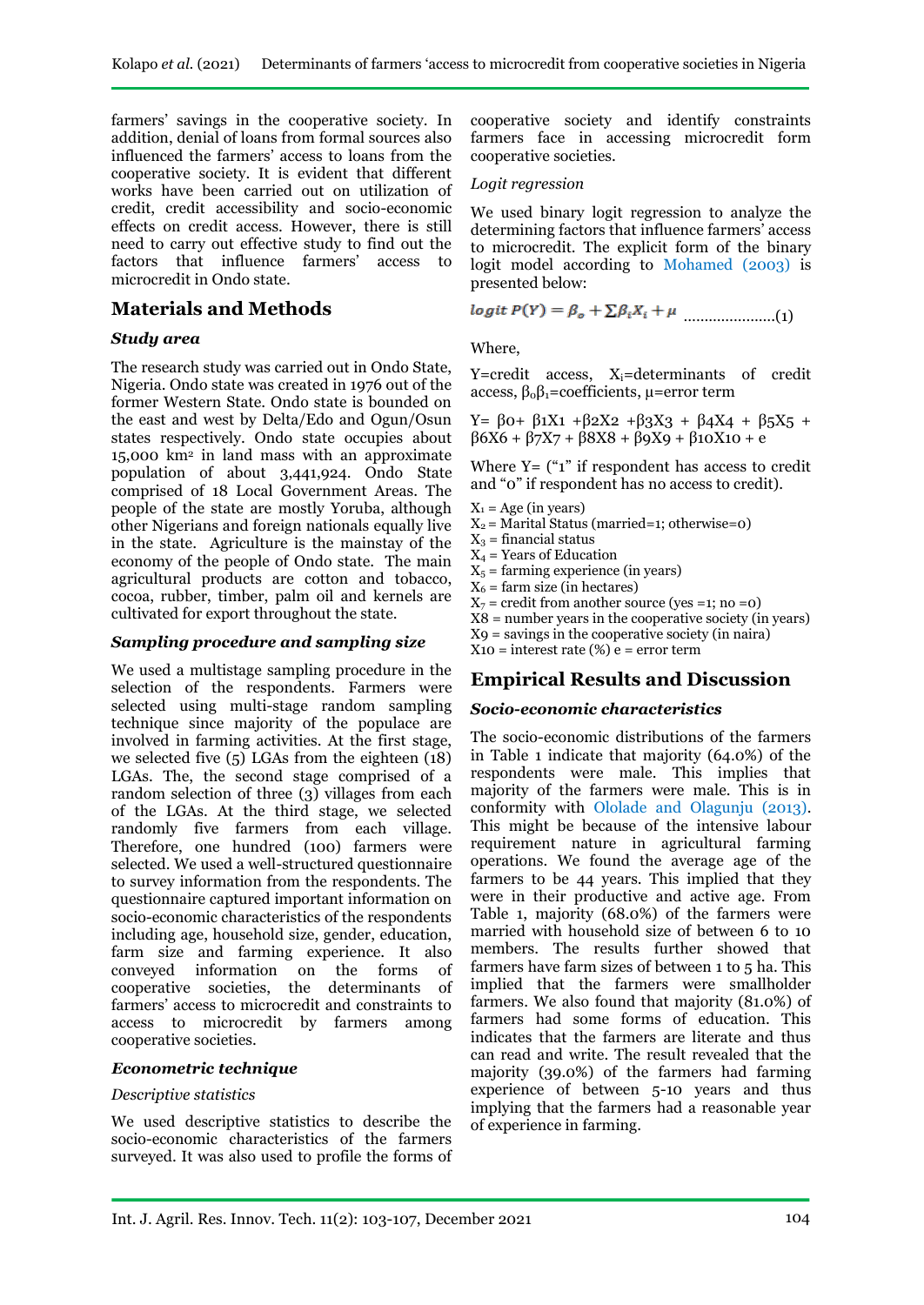| Variables Age (in years)  | Frequency      | Percentage |  |
|---------------------------|----------------|------------|--|
| 20-30                     | 25             | 25.0       |  |
| 31-40                     | 43             | 43.0       |  |
| $41 - 50$                 | 17             | 17.0       |  |
| Above 51                  | 15             | 15.0       |  |
| Total                     | 100            | 100.0      |  |
| Mean                      | 44.10          |            |  |
| S.D                       | 14.70          |            |  |
| Gender                    |                |            |  |
| Male                      | 64             | 64.0       |  |
| Female                    | 36             | 36.0       |  |
| Total                     | 100            | 100.0      |  |
| <b>Marital Status</b>     |                |            |  |
| Single                    | 20             | 20.0       |  |
| Married                   | 68             | 68.0       |  |
| <b>Divorced</b>           | 5              | 5.0        |  |
| Widowed                   | 7              | 7.0        |  |
| Total                     | 100            | 100.0      |  |
| <b>Household</b> size     |                |            |  |
| $1 - 5$                   | $\overline{4}$ | 4.0        |  |
| $6 - 10$                  | 76             | 76.0       |  |
| Over 10                   | 19             | 19.0       |  |
| Total                     | 99             | 99.0       |  |
| <b>Educational level</b>  |                |            |  |
| No formal education       | 19             | 19.0       |  |
| <b>Primary education</b>  | 30             | 30.0       |  |
| Secondary education       | 34<br>34.0     |            |  |
| <b>Tertiary education</b> | 17.0<br>17     |            |  |
| Total                     | 100            | 100.0      |  |
| Farming experience        |                |            |  |
| Below 5 years             | 33             | 33.0       |  |
| 5-10 years                | 39             | 39.0       |  |
| Above 10 years            | 28.0<br>28     |            |  |
| Total                     | 100            | 100.0      |  |
| Farm size                 |                |            |  |
| 1-5 hectares              | 62             | 62.0       |  |
| 6-10 hectares             | 24             | 24.0       |  |
| Above 10 hectares         | 5              | 5.0        |  |
| Not specified             | 9              | 9.0        |  |
| Total                     | 100            | 100.0      |  |

Table 1. Socio-economic characteristics of the farmers.

*Source: Field Survey, 2019* 

### *Forms of cooperative used by the farmers*

The forms of cooperative society in the study area was found out to be consumer cooperative (8%),<br>producer cooperative (28%), marketing  $cooperative$  (28%), marketing cooperative (4%), cooperative farming society (33%) and credit and thrift cooperative society (27%). Majority of the farmers were in the cooperative farming society (Table 2). This

implies that farmers have diverse cooperative societies to benefit from where they can source for capital and other agricultural inputs. In addition, these diverse cooperative societies can also help the farmers in the area of products marketing so the farmers can realize substantial income from the sales of their farm produce.

Table 2. Forms of cooperative in the study area.

| Forms of cooperative         | Frequency | Percentage |  |
|------------------------------|-----------|------------|--|
| <b>Consumer cooperatives</b> | O         | 8.0        |  |
| Producer cooperative         | 28        | 28.0       |  |
| <b>Marketing cooperative</b> |           | 4.0        |  |
| Cooperative farming society  | 33        | 33.0       |  |
| Credit and thrift society    | 27        | 27.0       |  |
| Total                        | 100       | 100.0      |  |

*Source: Field survey, 2019*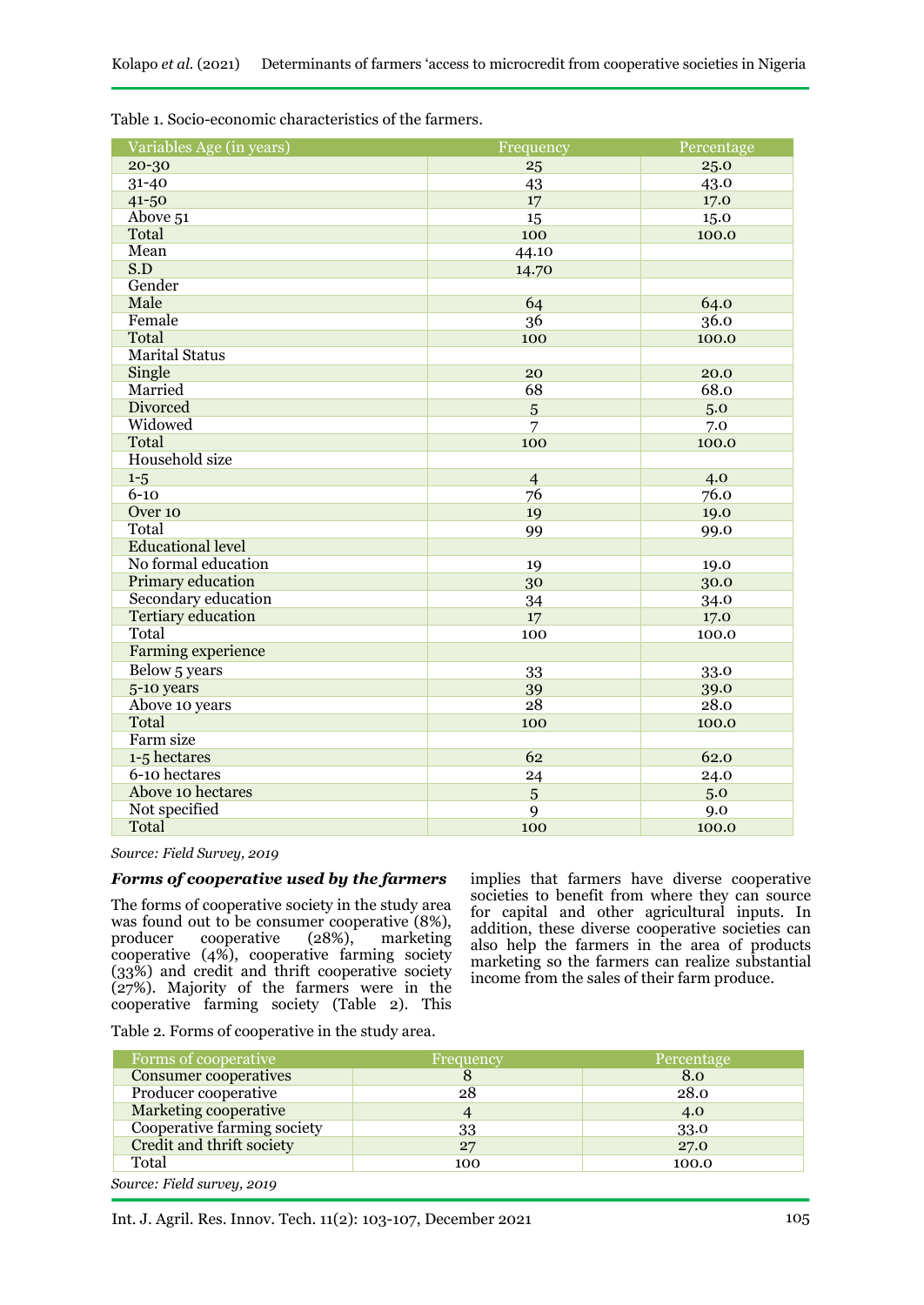## *Determining factors affecting farmers' access to microcredit*

Table 3 shows the result of analysis of the logit model explaining the factors influencing farmers access to microcredit from cooperative societies with respect to age, household size, marital status, farming experience, educational level, farm size, credit from another source, number of years in the cooperative, savings in the cooperative, interest rate charged, financial status of the farmer and the gender of the farmer.

The result shows that age negatively and significantly at 5% level of probability influenced farmers access to credit from cooperative societies. This indicated that as farmers get older, the lower the likelihood of a farmer was accessing credit from the cooperative society. This is because as the farmer increases in age, his ability to bear risks diminishes thus affecting farmers opportunity of accessing credit from the cooperative society.

In addition, the coefficient of the marital status of the farmers is positively significant at  $p < 0.10$ . This indicates that marital status increases the likelihood of the farmers in having access to credit from the various cooperative societies they belong. This might be attributed to the fact that married farmers were considered to be responsible, hence they tends to be able to re-pay back their loan proceeds obtained from the cooperative societies.

The coefficient of the farming experience of the farmers was positive and significant at  $p$ <0.10. This implies that farming experience increases the likelihood of farmers having access to credit from the cooperative societies.

The coefficient of the farm size was negatively significant at 1% level, which implies that the likelihood of the farmers accessing credits from the various cooperative societies decreases as farm size increases. Thus, farming experiences increases the likelihood of accessing credit from cooperative societies by 6.4%.

The coefficient of credit from another source was positive and significant at  $p < 0.05$ . This implies that sourcing for credit from another source increases the likelihood of having access to credit from the cooperative society they belong. Their clean and adequate financial records from other sources might interest the cooperative societies to allow the farmers to access credit. The coefficient of the number of years the farmer has spent in the cooperative was positively significant at p<0.05. This implies that the likelihood of farmers accessing credit from cooperative societies increases with the number of years they have spent in the cooperative. The adjusted  $\mathbb{R}^2$  in the factors affecting access to credit is 0.2387 this implies that 23.87% of the determinants of farmers' access to microcredit from cooperative societies are explained by the independent variable.

Table 3. Factors influencing farmers' access to credit from cooperative societies.

| <b>Variables</b>                   | Coefficient | T-value |
|------------------------------------|-------------|---------|
| Constant                           | $3.795***$  | 2.54    |
| Age                                | $-0.012**$  | 2.33    |
| <b>Marital status</b>              | $0.770*$    | 1.67    |
| Household size                     | 0.157       | 0.57    |
| <b>Educational level</b>           | $-0.706$    | $-0.44$ |
| Farming experience                 | $0.646*$    | 1.68    |
| Farm size                          | $-0.074***$ | $-2.79$ |
| Credit from another source         | $1.224***$  | 2.08    |
| Number of years in the cooperative | $1.578**$   | 2.52    |
| Savings in the cooperative         | 0.563       | 0.54    |
| Interest rate charged              | 0.017       | 0.11    |
| Financial status                   | 0.862       | 1.47    |

*Source: Field Survey, 2019 R<sup>2</sup>= 0.2387 \* significant at 10% \*\* significant at 5% \*\*\* significant at 1% level.*

### *Constraints to access to microcredit by farmers among the cooperative societies*

The constraints facing farmers in accessing microcredit are identified and ranked in Table 4. Among the identified ranked constraints are inadequate credit size, late disbursement and collateral requirement, which had means of 1.99**±**0.906, 1.80**±**0.902 and 1.89**±**0.880, respectively, which were the three major

constraining factors of accessing credit by farmers from the cooperative society.

Inadequate credit size facing the farmers is also a constraint for them accessing credit from cooperative societies. This is consistent with the findings of Zywicki and Adamson (2007), that inadequate credit does not enable farmers to undertake efficient and effective methods of production to achieve production targets.